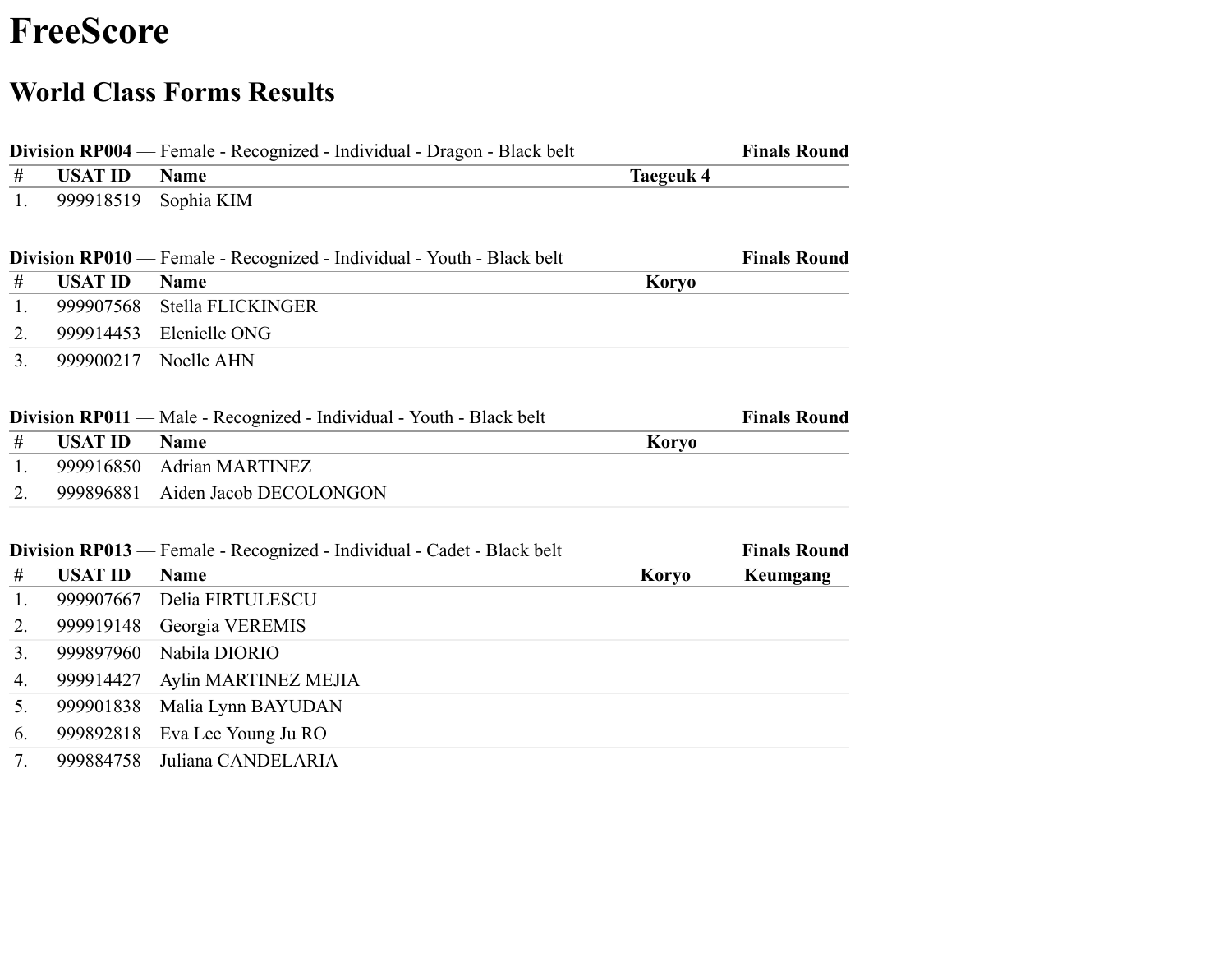|    | Division RP014 — Male - Recognized - Individual - Cadet - Black belt |                          |       | <b>Finals Round</b> |
|----|----------------------------------------------------------------------|--------------------------|-------|---------------------|
| #  | <b>USAT ID</b>                                                       | <b>Name</b>              | Koryo | Keumgang            |
| 1. |                                                                      | 999893300 Shane TECTOR   |       |                     |
| 2. |                                                                      | 999916452 Michael BOLS   |       |                     |
| 3. |                                                                      | 999873199 Yuriy ROGACHEV |       |                     |
| 4. |                                                                      | 999877685 Kalyx CALIMLIM |       |                     |

|                | Division RP016 — Female - Recognized - Individual - Junior - Black belt |                              |                | <b>Finals Round</b> |
|----------------|-------------------------------------------------------------------------|------------------------------|----------------|---------------------|
| #              | USAT ID                                                                 | <b>Name</b>                  | <b>Taebaek</b> | Keumgang            |
| $\mathbf{1}$ . |                                                                         | 999897925 Ava WILK           |                |                     |
| 2.             |                                                                         | 999897053 Neave MCCONNELL    |                |                     |
| 3.             | 999918340                                                               | Sonali DASH                  |                |                     |
| 4.             |                                                                         | 999910155 Laney MORTENSEN    |                |                     |
| 5 <sub>1</sub> |                                                                         | 999871999 Andrea LEAL        |                |                     |
| 6.             |                                                                         | 999885102 Alana HEINRICHS    |                |                     |
| 7.             |                                                                         | 999843608 Aahana MULCHANDANI |                |                     |

|                  | Division RP017 — Male - Recognized - Individual - Junior - Black belt |                           |                | <b>Finals Round</b> |
|------------------|-----------------------------------------------------------------------|---------------------------|----------------|---------------------|
| #                | <b>USAT ID</b>                                                        | <b>Name</b>               | <b>Taebaek</b> | Keumgang            |
| $\overline{1}$ . |                                                                       | 999905770 Elliott NATURA  |                |                     |
| 2.               |                                                                       | 999897811 Vincent QUEVEDO |                |                     |
| 3.               |                                                                       | 999897926 Joaquin BELONIO |                |                     |
| 4.               |                                                                       | 999919086 Colton ANGELOFF |                |                     |
| . 5.             | 999859082                                                             | Ethan KIM                 |                |                     |
| 6.               |                                                                       | 999849947 Connor TECTOR   |                |                     |

|                | <b>Division RP022</b> — Female - Recognized - Individual - Under 30 - Black belt |                              |               | <b>Finals Round</b> |
|----------------|----------------------------------------------------------------------------------|------------------------------|---------------|---------------------|
| #              | USAT ID                                                                          | <b>Name</b>                  | <b>Sipjin</b> | Taegeuk 7           |
|                |                                                                                  | 999919124 Gabrielle KRZYSIAK |               |                     |
|                |                                                                                  | 999860143 Alyssa VOTAVA      |               |                     |
| 3 <sub>1</sub> |                                                                                  | 999847922 Autumn TULLY       |               |                     |

|  | Division RP022NC — Female - Recognized - Individual - Under 30 Non-Citizen - Black belt Finals Round |                               |               |           |
|--|------------------------------------------------------------------------------------------------------|-------------------------------|---------------|-----------|
|  | $\#$ USAT ID                                                                                         | <b>Name</b>                   | <b>Sipjin</b> | Taegeuk 7 |
|  |                                                                                                      | 1. $999916710$ Chaeryeong LEE |               |           |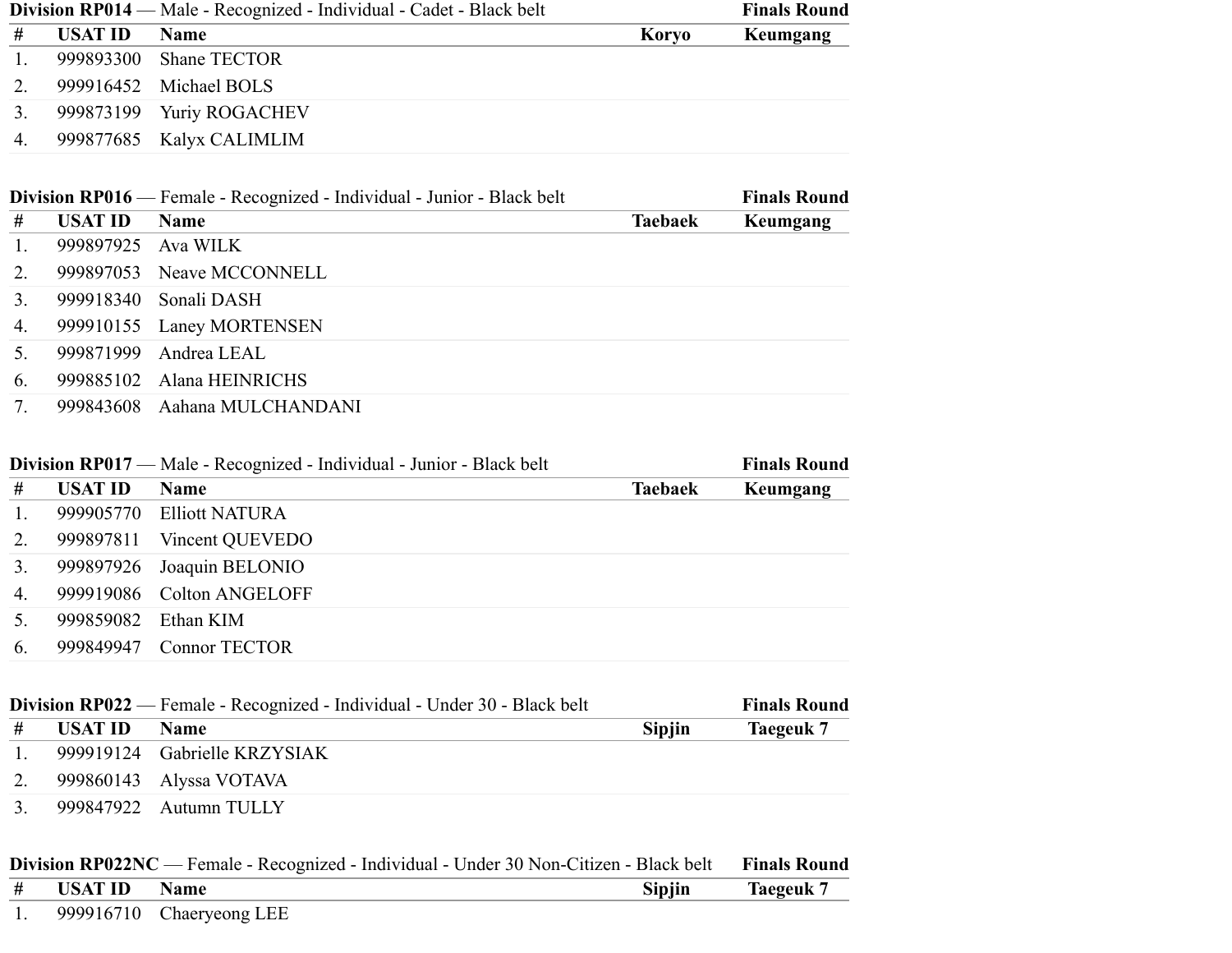|      | <b>Division RP023 -</b> | Male - Recognized - Individual - Under 30 - Black belt                         |               | <b>Finals Round</b> |
|------|-------------------------|--------------------------------------------------------------------------------|---------------|---------------------|
| #    | <b>USAT ID</b>          | <b>Name</b>                                                                    | <b>Sipjin</b> | <b>Taegeuk 7</b>    |
| 1.   | 999918671               | Chan SHIN                                                                      |               |                     |
| 2.   | 999918705               | David SHIM                                                                     |               |                     |
| 3.   | 999860389               | Yufei TIAN                                                                     |               |                     |
| 4.   | 999798186               | Liam MCBRIDE                                                                   |               |                     |
|      |                         |                                                                                |               |                     |
|      |                         | Division RP031 — Female - Recognized - Individual - Under 50 - Black belt      |               | <b>Finals Round</b> |
| $\#$ | <b>USAT ID</b>          | <b>Name</b>                                                                    | <b>Sipjin</b> | <b>Koryo</b>        |
| 1.   | 999873964               | Marisela RAMOS                                                                 |               |                     |
| 2.   | 999885463               | Juliet DO                                                                      |               |                     |
| 3.   | 999895211               | Shannon KAUL                                                                   |               |                     |
|      |                         |                                                                                |               |                     |
|      | Division RP032 -        | - Male - Recognized - Individual - Under 50 - Black belt                       |               | <b>Finals Round</b> |
| #    | <b>USAT ID</b>          | <b>Name</b>                                                                    | <b>Sipjin</b> | <b>Koryo</b>        |
| 1.   | 999720177               | David KIM                                                                      |               |                     |
|      |                         |                                                                                |               |                     |
|      |                         | Division RP034 — Female - Recognized - Individual - Under 60 - Black belt      |               | <b>Finals Round</b> |
| #    | <b>USAT ID</b>          | <b>Name</b>                                                                    | <b>Jitae</b>  | Pyongwon            |
| 1.   | 999848611               | Angela PULLEN                                                                  |               |                     |
| 2.   | 999881211               | Sheena KIM                                                                     |               |                     |
|      |                         |                                                                                |               |                     |
|      |                         | <b>Division RP035</b> — Male - Recognized - Individual - Under 60 - Black belt |               | <b>Finals Round</b> |
| $\#$ | <b>USAT ID</b>          | <b>Name</b>                                                                    | <b>Jitae</b>  | Pyongwon            |
| 1.   | 999916683               | Ray KYI                                                                        |               |                     |
|      |                         |                                                                                |               |                     |
|      |                         | Division RP054 — Mixed - Recognized - Pairs - Cadet - Black belt               |               | <b>Finals Round</b> |
| #    | <b>USAT ID</b>          | <b>Name</b>                                                                    | <b>Koryo</b>  | Keumgang            |
| 1.   |                         | 999897960,999873199 DIORIO,ROGACHEV                                            |               |                     |
|      |                         |                                                                                |               |                     |
|      |                         | <b>Division RP057</b> — Mixed - Recognized - Pairs - Junior - Black belt       |               | <b>Finals Round</b> |
| #    | <b>USAT ID</b>          | <b>Name</b>                                                                    | <b>Koryo</b>  | <b>Taebaek</b>      |
| 1.   | 999918340               | Sonali DASH                                                                    |               |                     |
|      |                         |                                                                                |               |                     |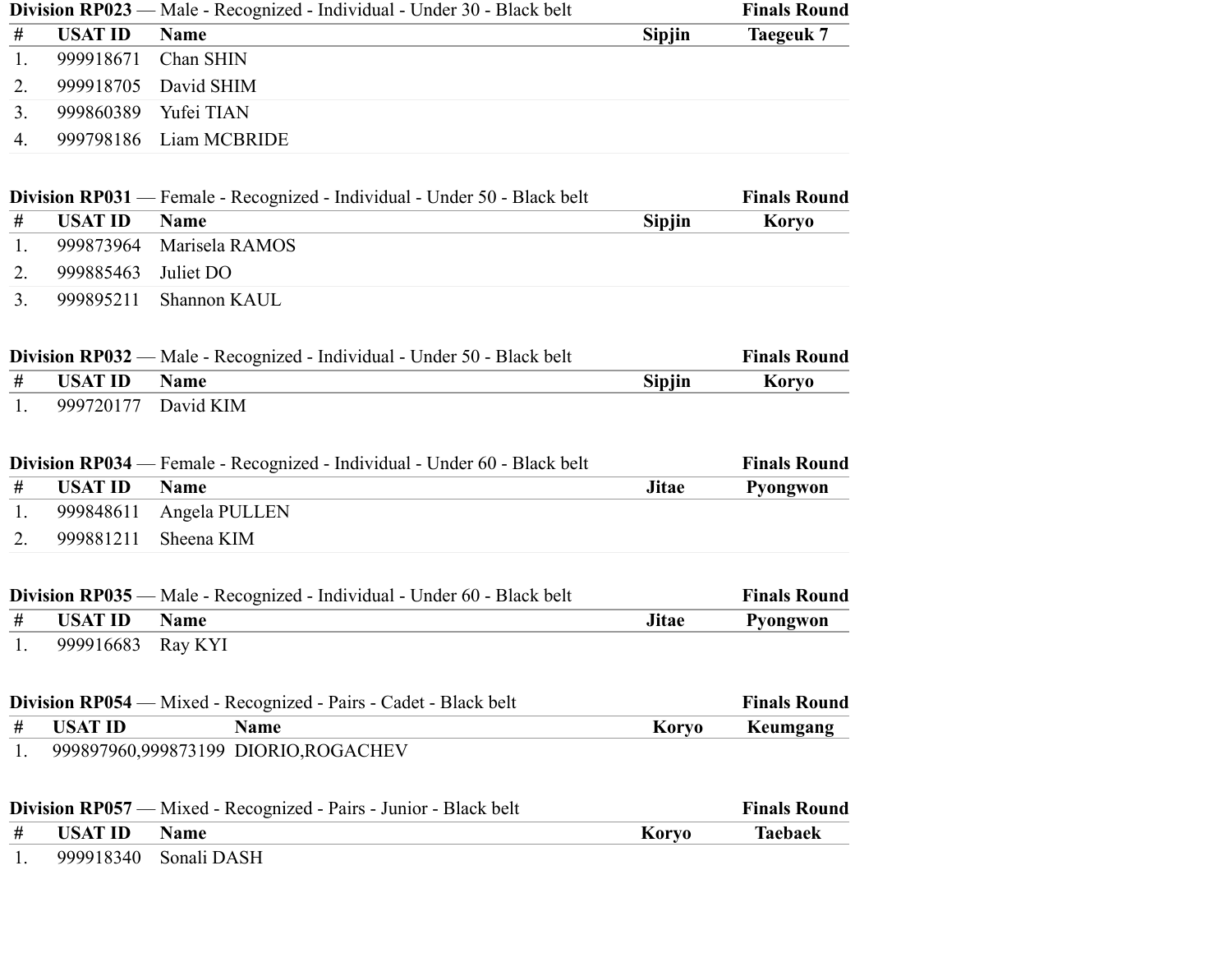|         |                        | <b>Division RP066</b> — Mixed - Recognized - Pairs - Over 30 - Black belt    |                  | <b>Finals Round</b> |
|---------|------------------------|------------------------------------------------------------------------------|------------------|---------------------|
| $^{\#}$ | <b>USAT ID</b>         | <b>Name</b>                                                                  | <b>Jitae</b>     | <b>Koryo</b>        |
| 1.      |                        | 999916683,999895211 KYI,KAUL                                                 |                  |                     |
|         |                        | <b>Division RP086</b> — Female - Recognized - Team - Junior - Black belt     |                  | <b>Finals Round</b> |
| #       | <b>USAT ID</b>         | <b>Name</b>                                                                  | <b>Taebaek</b>   | Keumgang            |
| 1.      | 999918340              | Sonali DASH                                                                  |                  |                     |
|         |                        | <b>Division RP110</b> — Female - Recognized - Individual - Youth - Red belt  |                  | <b>Finals Round</b> |
| #       | <b>USAT ID</b>         | <b>Name</b>                                                                  | Taegeuk 8        |                     |
| 1.      | 999918756              | Gabriela FIRTULESCU                                                          |                  |                     |
| 2.      | 999919060              | Alana BUNTING                                                                |                  |                     |
| 3.      | 999916725              | Kaila Mika BAYUDAN                                                           |                  |                     |
|         |                        | <b>Division RP111</b> — Male - Recognized - Individual - Youth - Red Belt    |                  | <b>Finals Round</b> |
| $^{\#}$ | <b>USAT ID</b>         | <b>Name</b>                                                                  | <b>Taegeuk 3</b> |                     |
| 1.      | 999916723              | Siddharth SRIKRISHNA                                                         |                  |                     |
|         |                        | <b>Division RP113</b> — Female - Recognized - Individual - Cadet - Red Belt  |                  | <b>Finals Round</b> |
| $\#$    | <b>USAT ID</b>         | <b>Name</b>                                                                  | <b>Taegeuk 5</b> |                     |
| 1.      | 999919059              | Nina BUNTING                                                                 |                  |                     |
|         | <b>Division RP114-</b> | - Male - Recognized - Individual - Cadet - Red belt                          |                  | <b>Finals Round</b> |
| #       | <b>USAT ID</b>         | <b>Name</b>                                                                  | Taegeuk 8        |                     |
| 1.      | 999919219              | Alex Fornalewski                                                             |                  |                     |
| 2.      | 999919182              | <b>Christos VEREMIS</b>                                                      |                  |                     |
| 3.      | 999902247              | Dayul LEE                                                                    |                  |                     |
| 4.      | 999892923              | <b>Arnav NAIR</b>                                                            |                  |                     |
|         |                        | <b>Division RP116</b> — Female - Recognized - Individual - Junior - Red belt |                  | <b>Finals Round</b> |
| #       | <b>USAT ID</b>         | <b>Name</b>                                                                  | <b>Taegeuk 8</b> |                     |
| 1.      | 999918863              | Olivia MUSIELAK                                                              |                  |                     |
| 2.      | 999901762              | Nikki SHIM                                                                   |                  |                     |
| 3.      | 999906049              | Mireya FIGUEROA                                                              |                  |                     |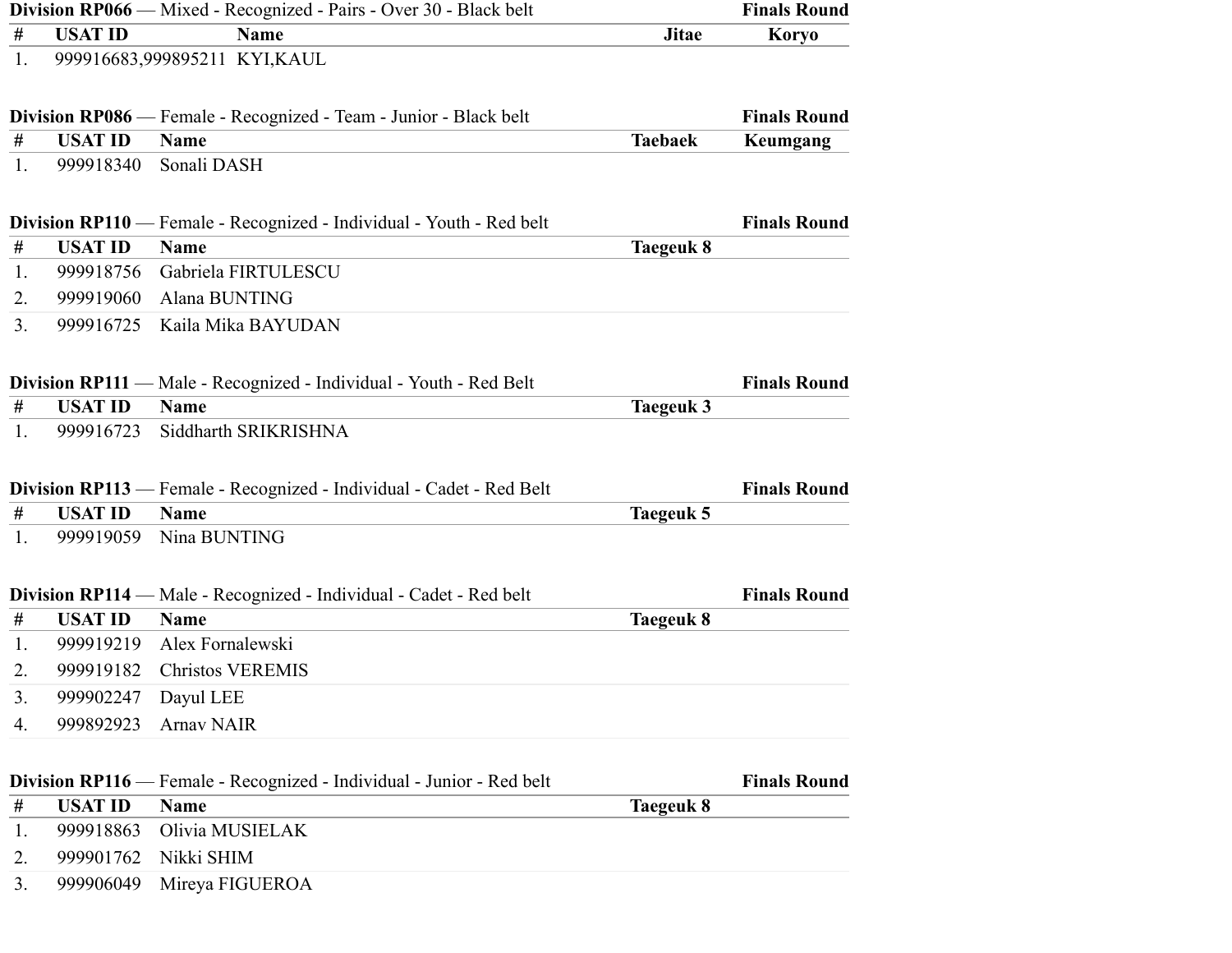|         |                | Division RP122 — Female - Recognized - Individual - Under 30 - Red Belt         |                  | <b>Finals Round</b> |
|---------|----------------|---------------------------------------------------------------------------------|------------------|---------------------|
| #       | <b>USAT ID</b> | <b>Name</b>                                                                     | Taegeuk 5        |                     |
| 1.      | 999918804      | Hibah MUSTAFA                                                                   |                  |                     |
| 2.      | 999918771      | Kate TIERNEY                                                                    |                  |                     |
| 3.      | 999918690      | Aya OTMANI                                                                      |                  |                     |
|         |                | Division RP128 — Female - Recognized - Individual - Under 40 - Red belt         |                  | <b>Finals Round</b> |
| #       | <b>USAT ID</b> | <b>Name</b>                                                                     | <b>Taegeuk 8</b> |                     |
| 1.      | 999906610      | Jennifer SIMENAUER                                                              |                  |                     |
|         |                | Division RP210 — Female - Recognized - Individual - Youth - Blue Belt           |                  | <b>Finals Round</b> |
| $^{\#}$ | <b>USAT ID</b> | <b>Name</b>                                                                     | Taegeuk 8        |                     |
| 1.      | 999918352      | Victoria ILIEV                                                                  |                  |                     |
|         |                | <b>Division RP211</b> — Male - Recognized - Individual - Youth - Blue Belt      |                  | <b>Finals Round</b> |
| #       | <b>USAT ID</b> | <b>Name</b>                                                                     | <b>Taegeuk 3</b> |                     |
| 1.      | 999908397      | <b>Gunmay PAWAR</b>                                                             |                  |                     |
|         |                | Division RP213 — Female - Recognized - Individual - Cadet - Blue belt           |                  | <b>Finals Round</b> |
| #       | <b>USAT ID</b> | <b>Name</b>                                                                     | <b>Taegeuk 5</b> |                     |
| 1.      | 999918813      | Grace SZMERGALSKI                                                               |                  |                     |
| 2.      | 999919175      | Sofia TARNOWSKI                                                                 |                  |                     |
|         |                | Division RP214 — Male - Recognized - Individual - Cadet - Blue Belt             |                  | <b>Finals Round</b> |
| #       | <b>USAT ID</b> | <b>Name</b>                                                                     | Taegeuk 8        |                     |
| 1.      | 999918977      | Calvin LEE                                                                      |                  |                     |
| 2.      |                | 999918644 Nicholas GRUBER                                                       |                  |                     |
|         |                | <b>Division RP216</b> — Female - Recognized - Individual - Junior - Blue Belt   |                  | <b>Finals Round</b> |
| #       | <b>USAT ID</b> | <b>Name</b>                                                                     | <b>Taegeuk 8</b> |                     |
| 1.      | 999918815      | <b>Brianna BALES</b>                                                            |                  |                     |
|         |                | <b>Division RP222</b> — Female - Recognized - Individual - Under 30 - Blue belt |                  | <b>Finals Round</b> |
| #       | <b>USAT ID</b> | <b>Name</b>                                                                     | <b>Taegeuk 5</b> |                     |
| 1.      | 999885227      | Michaella OLEGARIO                                                              |                  |                     |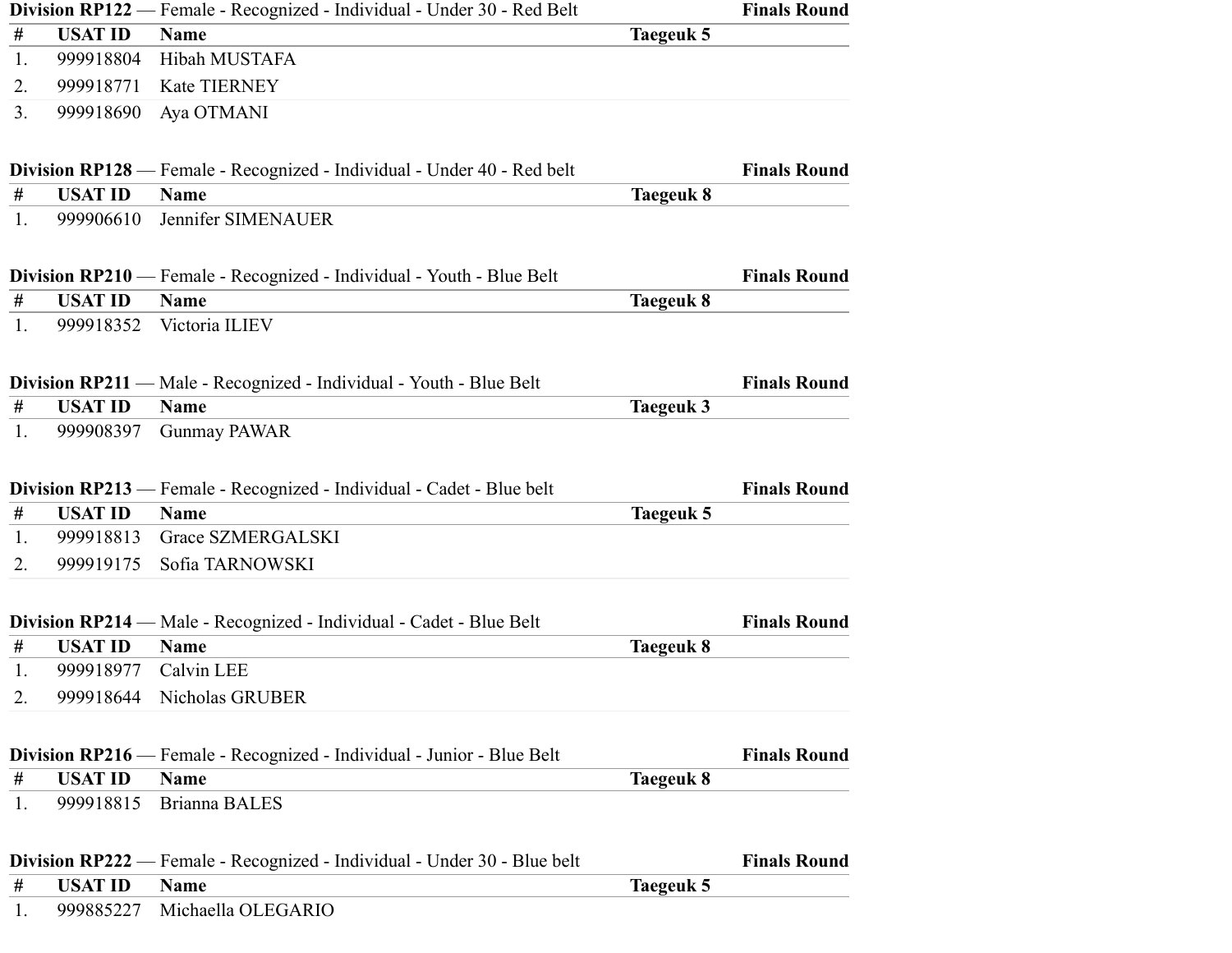|         |                | Division RP308 — Male - Recognized - Individual - Tiger - Green belt           |                  | <b>Finals Round</b> |
|---------|----------------|--------------------------------------------------------------------------------|------------------|---------------------|
| $^{\#}$ | <b>USAT ID</b> | <b>Name</b>                                                                    | <b>Taegeuk 3</b> |                     |
| 1.      | 999916851      | Kevin MARTINEZ MEJIA                                                           |                  |                     |
|         |                | <b>Division RP310</b> — Female - Recognized - Individual - Youth - Green Belt  |                  | <b>Finals Round</b> |
| #       | <b>USAT ID</b> | <b>Name</b>                                                                    | <b>Taegeuk 8</b> |                     |
| 1.      | 999918768      | Maria GIANGRASSO                                                               |                  |                     |
|         |                | <b>Division RP311</b> — Male - Recognized - Individual - Youth - Green belt    |                  | <b>Finals Round</b> |
| #       | <b>USAT ID</b> | <b>Name</b>                                                                    | <b>Taegeuk 3</b> |                     |
| 1.      | 999908553      | Nathan LEE                                                                     |                  |                     |
| 2.      | 999918190      | Alan ATZALA ORNELAS                                                            |                  |                     |
| 3.      | 999914056      | Dionicio SALGADO                                                               |                  |                     |
| 4.      | 999918740      | Derrick BARRIDO                                                                |                  |                     |
|         |                | Division RP313 — Female - Recognized - Individual - Cadet - Green belt         |                  | <b>Finals Round</b> |
| $\#$    | <b>USAT ID</b> | <b>Name</b>                                                                    | <b>Taegeuk 3</b> |                     |
| 1.      | 999919008      | Camila MORALES LARA                                                            |                  |                     |
|         |                | Division RP317 — Male - Recognized - Individual - Junior - Green belt          |                  | <b>Finals Round</b> |
| #       | <b>USAT ID</b> | <b>Name</b>                                                                    | <b>Taegeuk 3</b> |                     |
| 1.      | 999918812      | Jacob HABAS                                                                    |                  |                     |
|         |                | Division RP328 — Female - Recognized - Individual - Under 40 - Green belt      |                  | <b>Finals Round</b> |
| $\#$    | <b>USAT ID</b> | <b>Name</b>                                                                    | Taegeuk 3        |                     |
| 1.      | 999914053      | <b>Susan CASTELLANOS</b>                                                       |                  |                     |
|         |                | <b>Division RP407</b> — Female - Recognized - Individual - Tiger - Yellow belt |                  | <b>Finals Round</b> |
| $\#$    | <b>USAT ID</b> | <b>Name</b>                                                                    | <b>Taegeuk 2</b> |                     |
| 1.      | 999918834      | Ella MURPHY                                                                    |                  |                     |
|         |                | <b>Division RP410</b> — Female - Recognized - Individual - Youth - Yellow Belt |                  | <b>Finals Round</b> |
| #       | <b>USAT ID</b> | <b>Name</b>                                                                    | <b>Taegeuk 3</b> |                     |
| 1.      | 999919081      | Emma Junkovic                                                                  |                  |                     |